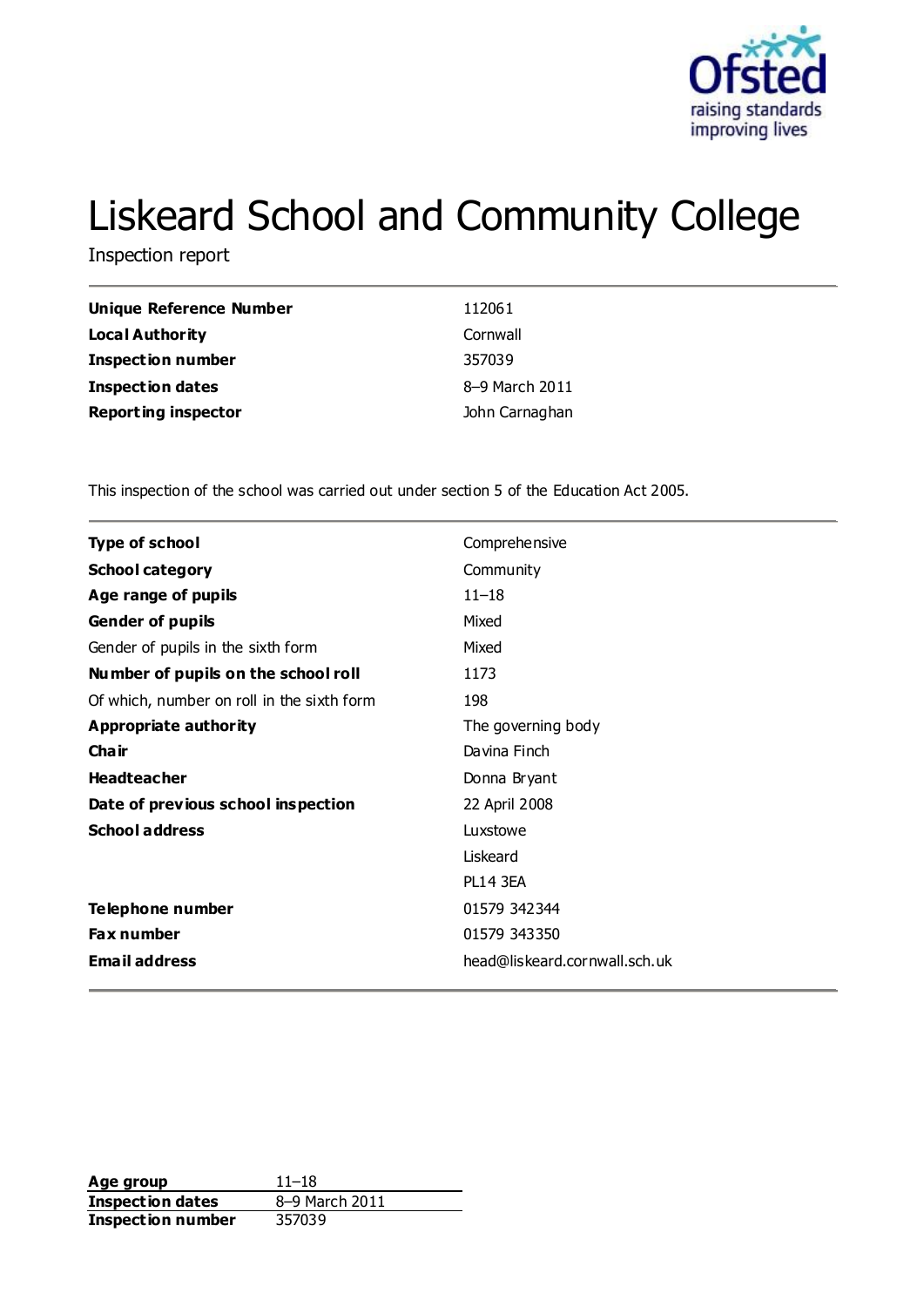The Office for Standards in Education, Children's Services and Skills (Ofsted) regulates and inspects to achieve excellence in the care of children and young people, and in education and skills for learners of all ages. It regulates and inspects childcare and children's social care, and inspects the Children and Family Court Advisory Support Service (Cafcass), schools, colleges, initial teacher training, work-based learning and skills training, adult and community learning, and education and training in prisons and other secure establishments. It assesses council children's services, and inspects services for looked after children, safeguarding and child protection.

Further copies of this report are obtainable from the school. Under the Education Act 2005, the school must provide a copy of this report free of charge to certain categories of people. A charge not exceeding the full cost of reproduction may be made for any other copies supplied.

If you would like a copy of this document in a different format, such as large print or Braille, please telephone 0300 123 4234, or email **[enquiries@ofsted.gov.uk](mailto:enquiries@ofsted.gov.uk)**.

You may copy all or parts of this document for non-commercial educational purposes, as long as you give details of the source and date of publication and do not alter the documentation in any way.

To receive regular email alerts about new publications, including survey reports and school inspection reports, please visit our website and go to 'Subscribe'.

Royal Exchange Buildings St Ann's Square Manchester M2 7LA T: 0300 123 4234 Textphone: 0161 618 8524 E: **[enquiries@ofsted.gov.uk](mailto:enquiries@ofsted.gov.uk)**

W: **[www.ofsted.gov.uk](http://www.ofsted.gov.uk/)**

© Crown copyright 2011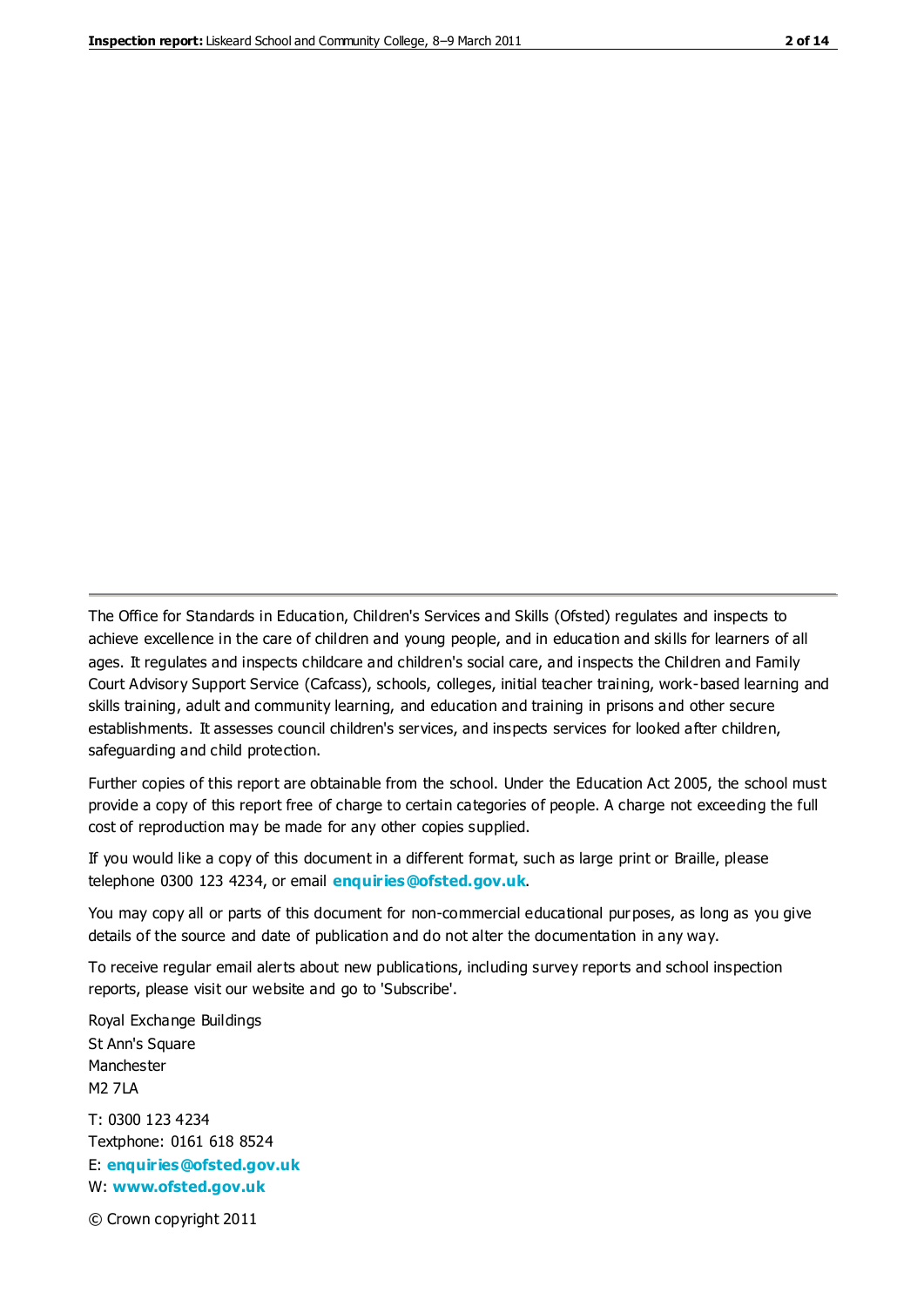# **Introduction**

This inspection was carried out by five additional inspectors. They observed 34 lessons taught by 33 teachers and held meetings with students, staff, parents and carers and members of the governing body. They observed the school's work, and looked at its policies, records, assessments and other documents including 480 questionnaire responses from parents and carers.

The inspection team reviewed many aspects of the school's work. It looked in detail at a number of key areas.

- How well does current assessment information support the school's view of improvements in attainment and progress, especially in mathematics?
- Does teaching have sufficient quality and consistency to raise attainment?
- $\blacksquare$  Has a pattern of falling attainment in the sixth form been halted?

# **Information about the school**

Liskeard School and Community College is larger than average. It is a specialist school in engineering. The proportion of students known to be eligible for free school meals is slightly below average. Almost all students are of White British heritage and speak English as their first language. The proportion of students with special educational needs and/or disabilities is slightly above average. The largest group of these has behavioural, social and emotional difficulties. The school includes specially resourced provision for pupils with special educational needs and/or disabilities, specialising in autism. At the time of the inspection, this provision catered for a very small group of full-time students. These students are taught for most of their time alongside mainstream students. A nursery attached to the school was inspected separately.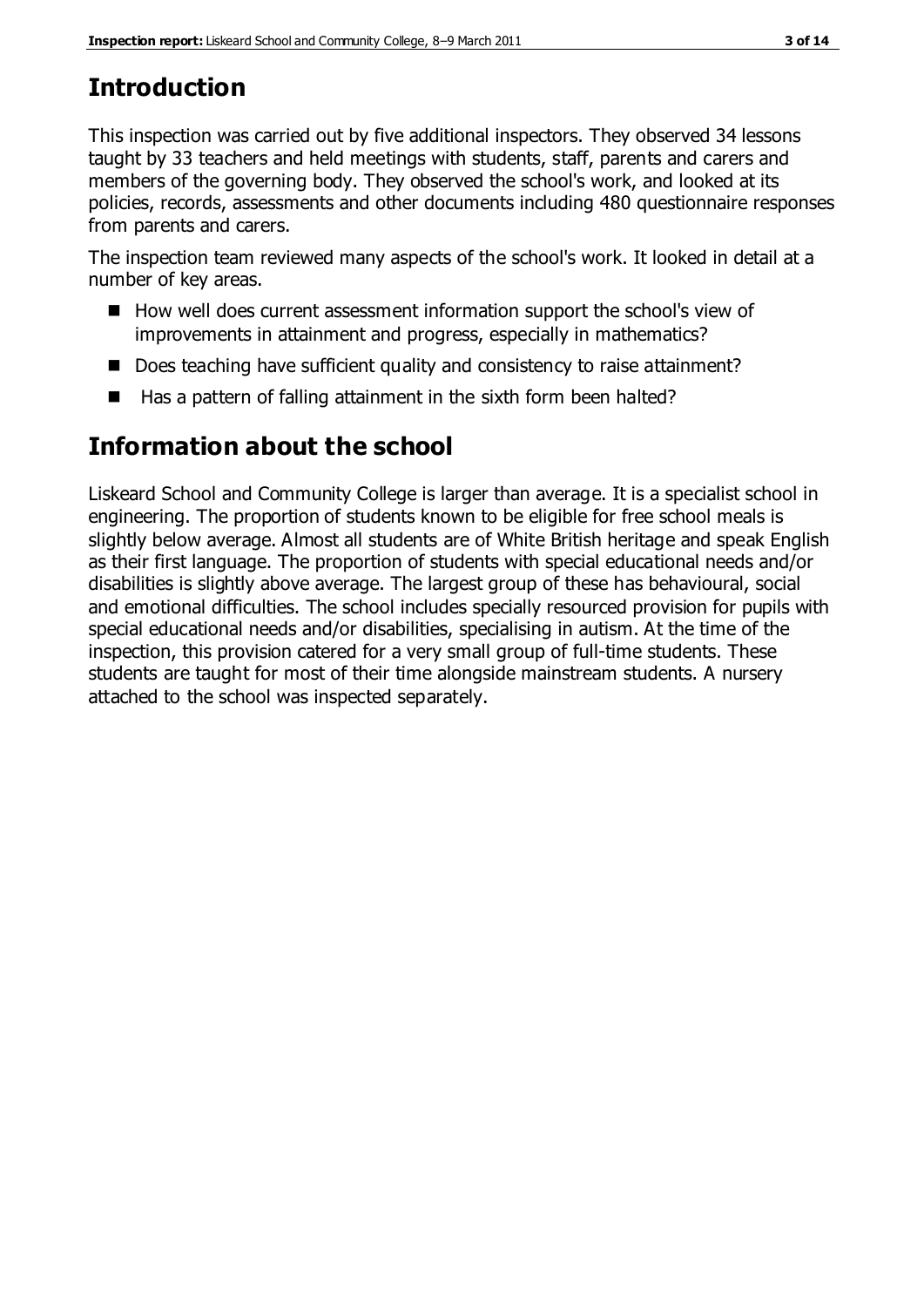# **Inspection judgements**

| Overall effectiveness: how good is the school?  |  |
|-------------------------------------------------|--|
| The school's capacity for sustained improvement |  |

# **Main findings**

This is a satisfactory school. Recent changes to senior staff have improved the capacity of leadership and management. Developments to raise attainment are underway and, in consequence, learning and progress are improving securely and quickly.  $\rightarrow$ 

Students' progress is satisfactory but is not good because too many lessons remain no better than satisfactory. In these lessons, activities are not fully tuned to promote students' interest, pace can be too slow and learning is insufficiently consolidated in the closing sessions. Marking offers little advice to students on how to improve their work and while most students have targets, many do not know how to reach them. However, a wide range of recently introduced focused support activities for students is leading to much faster progress, especially in mathematics. Attainment remains low but is rising. The sixth form provides a satisfactory education and improvements have halted the previous fall in attainment.

Students are well cared for and the school is a safe place. Students know who to turn to should they have concerns and are confident they receive effective support. Year and form tutors are well informed about each student's progress and personal development, and they initiate effective assistance. This ensures generally good personal outcomes for students. The curriculum promotes their good understanding of how to stay healthy and safe. The school council and other representative groups involve many students in school life and activities in the wider community.

The curriculum provides a wide range of interesting courses and benefits from good partnerships that enables the school to run courses, such as 'The Diploma'. There are exciting enrichment activities in out-of-school hours, especially in sport. Good links with schools and communities across the country and the world help broaden students' horizons and their understanding of different cultures.

Self-evaluation by middle leaders does not always point the way to improvements clearly enough and staff have not followed up on all areas of concern. These leaders focused more on teaching than learning so students' progress has only recently improved. However, senior leaders have focused on addressing areas of weakness and there is now a trend of improvement, particularly in achievement. The school has begun to embed the essential systems required to ensure continuing progress but the impact of these relatively recent changes has not been felt fully. The school's capacity for sustained improvement is satisfactory.

Up to 40% of schools whose overall effectiveness is judged satisfactory may receive a monitoring visit by an Ofsted inspector before their next section 5 inspection.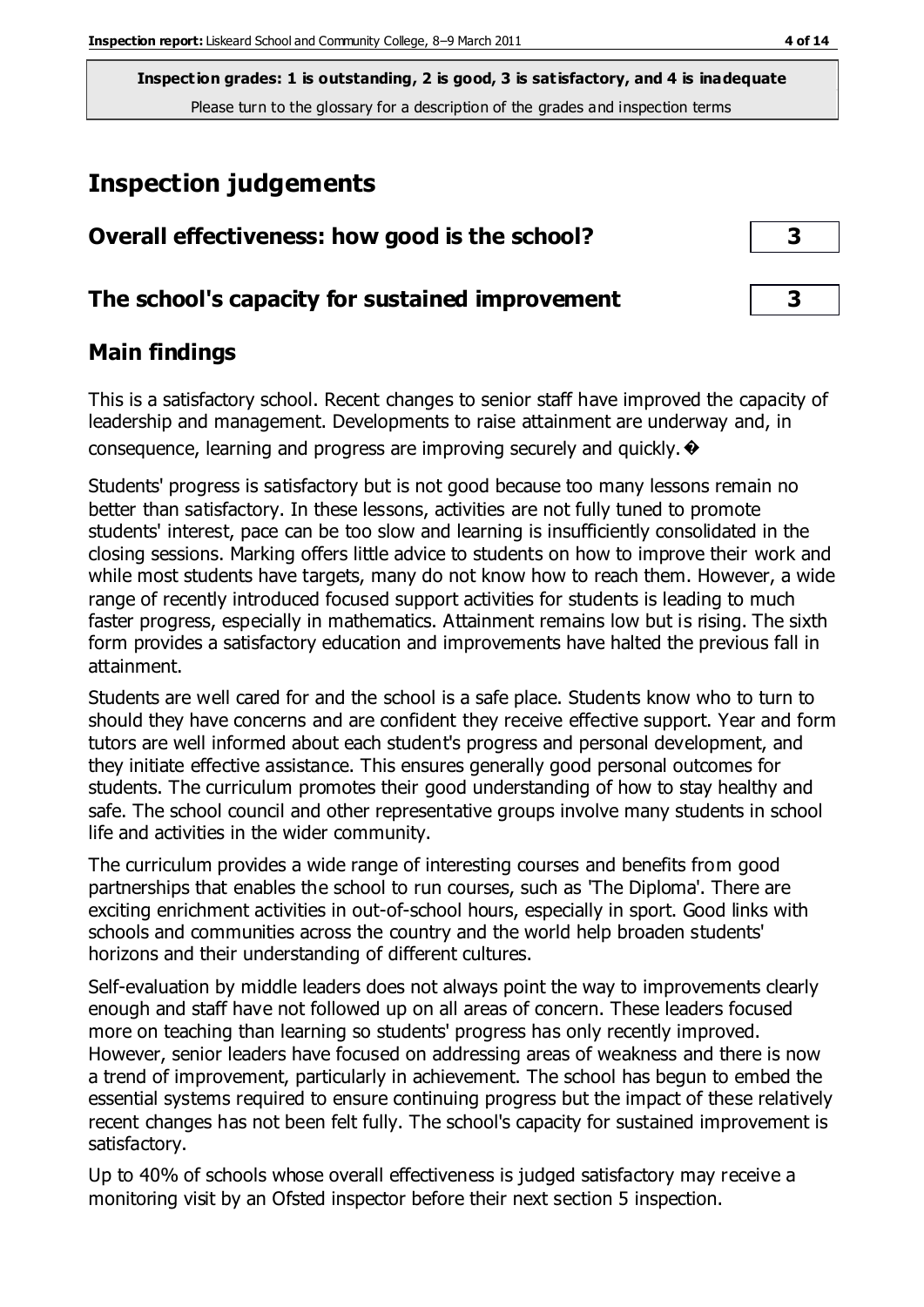## **What does the school need to do to improve further?**

- Monitor the school more rigorously, especially students' learning, to build and develop teachers' classroom skills.
- Improve the consistency of teaching and learning so that at least 70% of lessons are good or better by December 2011 by making sure teachers:
	- promote good progress through involving all students in active learning
	- maintain a brisk pace at all stages of lessons
	- use the closing elements of lessons effectively to check on and consolidate learning.
- $\blacksquare$  By December 2011, develop teachers' marking and the way they use targets so that students are fully aware of their standards of work and how they can improve.

# **Outcomes for individuals and groups of pupils 3**

Students' attainment is low. Satisfactory teaching and learning promote sound progress for all groups of students. While there are inconsistencies in teaching, most lessons are characterised by good relationships and emphasise what is to be learnt at the outset. Year 11 lessons demonstrate how to maximise marks in examinations by providing students with good preparation for GCSE and other tests. An outstanding science lesson had been carefully prepared to enable students to conduct a number of chemical investigations. At their conclusion, students then attempted a test paper related to this topic that demonstrated excellent learning. However, in general, teaching is less demanding, does not provide enough interesting activities and the pace of many lessons can be too leisurely, so learning is steady rather than rapid.

The school is aware that progress could be quicker and has implemented many additional activities to help students achieve their full potential. Assessments identify underachievement and trigger concerted action. For example, in mathematics, class sizes have been reduced and selected students are taught individually or in very small groups. Mentoring of students in all subjects is highly focused and revision sessions are closely targeted to specific needs. These initiatives have led to a sharp rise in progress in recent months, especially in mathematics, which had formerly been a concern. Careful inclusion of all students means that achievement for all groups, including students with special educational needs and/or disabilities, is satisfactory. The effective integration of students with autism into many classes means that their achievement is satisfactory.

Behaviour is satisfactory and most students enjoy school through relating positively towards one another and staff. Where teaching is less engaging, there is sometimes lowlevel disturbance which staff do not challenge effectively and, as a result, learning slows. There is occasional bullying but most students are happy that it is firmly dealt with. Students' participation in the school and wider community is often enthusiastic. They help young people, participate in charity events and are engaged in school decisions, such as revising the school uniform. Attendance is improving and is above average. Students keenly reflect on their experiences and those of others and have a good understanding of the multicultural aspects of the country.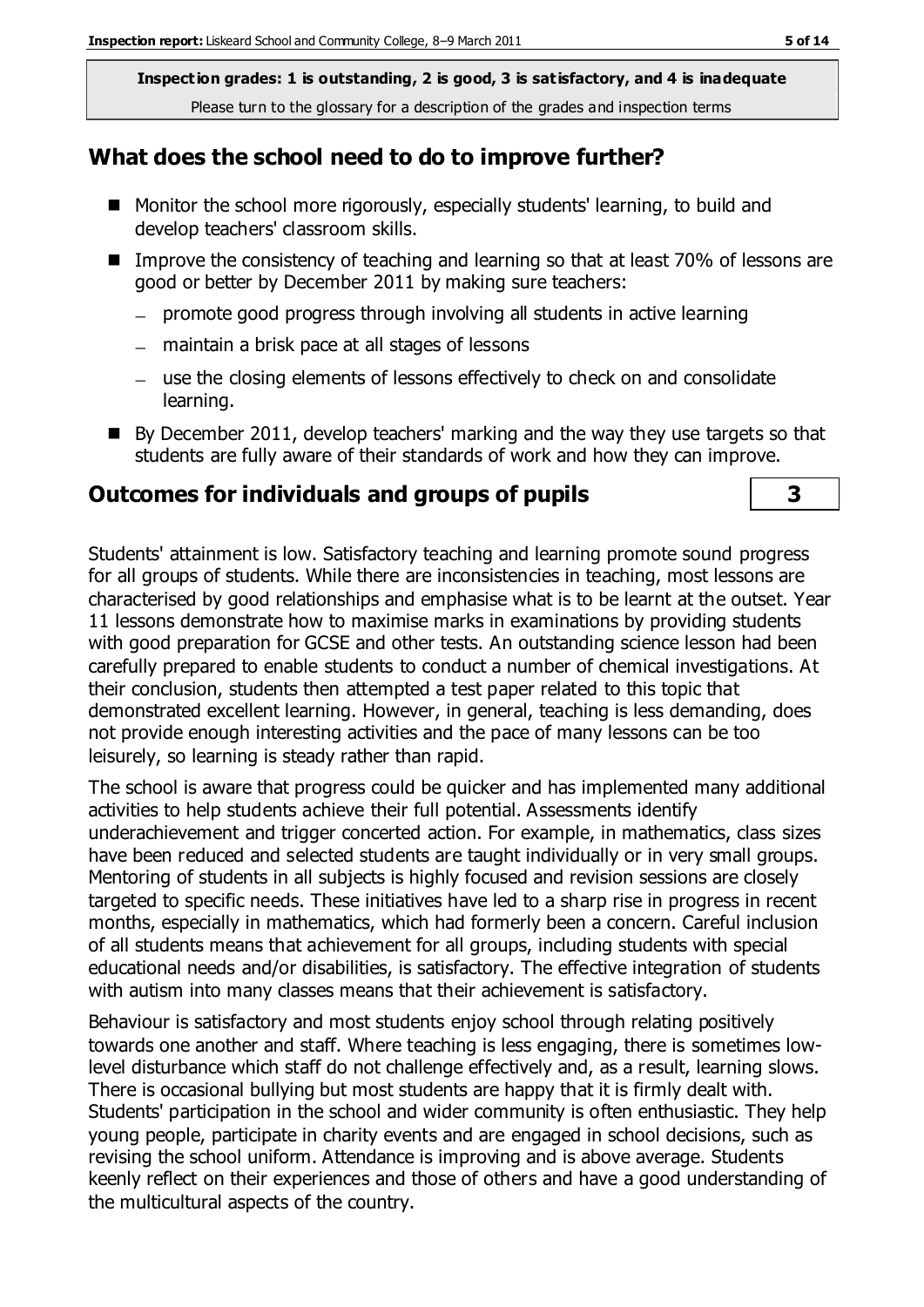**Inspection grades: 1 is outstanding, 2 is good, 3 is satisfactory, and 4 is inadequate**

Please turn to the glossary for a description of the grades and inspection terms

These are the grades for pupils' outcomes

| Pupils' achievement and the extent to which they enjoy their learning                                                     | 3                       |
|---------------------------------------------------------------------------------------------------------------------------|-------------------------|
| Taking into account:<br>Pupils' attainment <sup>1</sup>                                                                   | 4                       |
| The quality of pupils' learning and their progress                                                                        | 3                       |
| The quality of learning for pupils with special educational needs and/or disabilities<br>and their progress               | 3                       |
| The extent to which pupils feel safe                                                                                      | $\mathbf{2}$            |
| Pupils' behaviour                                                                                                         | 3                       |
| The extent to which pupils adopt healthy lifestyles                                                                       | $\overline{\mathbf{2}}$ |
| The extent to which pupils contribute to the school and wider community                                                   | $\mathbf{2}$            |
| The extent to which pupils develop workplace and other skills that will contribute to<br>their future economic well-being | 3                       |
| Taking into account:<br>Pupils' attendance <sup>1</sup>                                                                   | $\mathfrak{p}$          |
| The extent of pupils' spiritual, moral, social and cultural development                                                   | 2                       |

<sup>1</sup> The grades for attainment and attendance are: 1 is high; 2 is above average; 3 is broadly average; and 4 is low

## **How effective is the provision?**

The curriculum is well adapted to cater for all needs and offers an interesting variety of courses. Those available for lower-ability students are particularly popular. There is good evidence that students placed on vocational courses have improving outcomes because of raised attendance, confidence and self-esteem. Off-site provision helps to develop students' work skills in courses such as engineering and construction. There is satisfactory provision for students with specific learning needs, including those with autism. Students are delighted with the wide range of extra-curricular opportunities that are offered and these are justifiably popular.

Too many satisfactory lessons do too little to raise attainment. In the best lessons, there is a drive for improvement and teachers have high expectations that students strive to meet. In other lessons, while learning objectives are clear, activities are not sufficiently varied to promote good concentration and there are few urgent deadlines. The closing sessions of lessons are often very brief and miss opportunities to check on and consolidate learning and signpost future activities. For example, students worked lethargically in one lesson that lacked varied, challenging activities with no deadlines set. Continuous off-task conversation was also evident, so learning was slow and progress was inadequate. �

Learning is further held back by weaknesses in marking students' work. Comments provide praise but not advice. In consequence, many books are scruffy and students are unsure of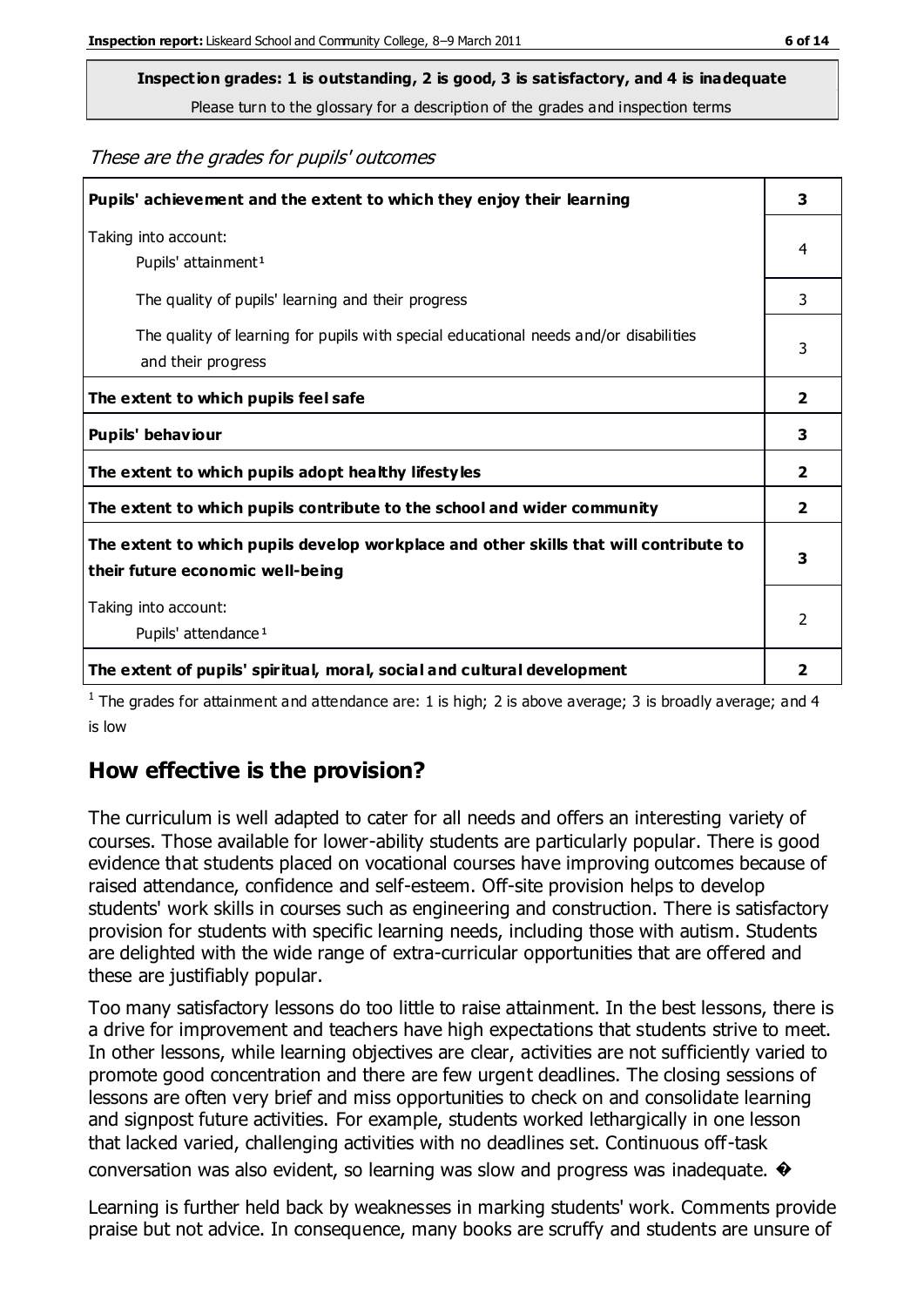the next steps in their learning. Although exercise books include students' target grades, many are unaware how they should go about reaching their targets.

The effective incorporation into classroom activities of those students with autism and other students with special educational needs and/or disabilities promotes satisfactory learning. These students benefit from well-informed and effectively deployed teaching assistants. Well-targeted support benefits many students and there are instances where this has helped them to overcome barriers to development and learning. Good-quality advice and guidance about future options and carefully crafted transfer activities limit the stresses of students' transition into and out of school and between key stages. High staffing levels in the specially resourced provision ensure that students with autism are well cared for and safe. Outside agencies are employed judiciously to help students with special educational needs and/or disabilities. Rigorous procedures to follow up absences have improved attendance.

These are the grades for the quality of provision

| The quality of teaching                                                                                    |  |
|------------------------------------------------------------------------------------------------------------|--|
| Taking into account:<br>The use of assessment to support learning                                          |  |
| The extent to which the curriculum meets pupils' needs, including, where relevant,<br>through partnerships |  |
| The effectiveness of care, guidance and support                                                            |  |

# **How effective are leadership and management?**

The new senior management team has started to get to grips with the school's weaknesses. Thorough analysis of assessment data has improved its understanding of weaknesses and led to strategies to boost progress. Senior leaders have clearly communicated their ambition for improvements and this is increasingly shared by staff. Plans for the future identify the relevant priorities and outline well-considered actions to address them.

Although there are good arrangements to enable both senior and middle leaders to monitor their areas of responsibility, practice tends to be inconsistent and lacking rigour. In consequence, such monitoring has had too little impact on outcomes for students, especially on their learning. However, senior leaders' recent actions to tackle progress have been powerful. They are already having an impact on progress across the school, especially in Year 11 where assessments indicate a rapid upturn in achievement. Increasingly good provision for different groups of students has evened out variations in performance, ensuring satisfactory equality of opportunity. The inclusive nature of the school and good pastoral care ensure no discrimination.

Leadership and management of both the managed provision and special educational needs and/or disabilities as a whole are satisfactory. Each student's needs are well known and there are good arrangements to provide each with the appropriate teaching assistant support. However, record keeping and planning are inefficient. This sometimes limits students' progress by not recognising when improvements have been achieved.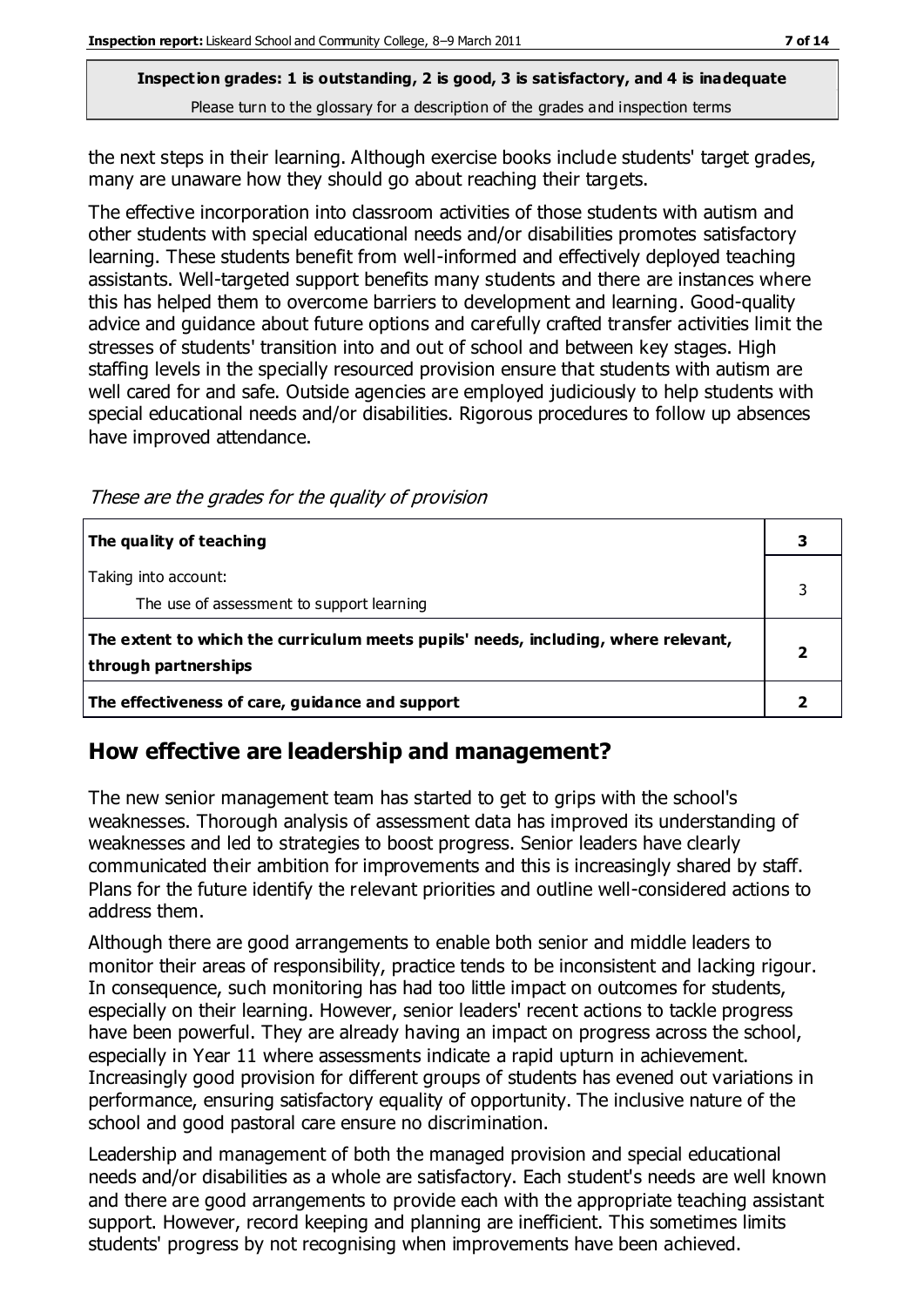The governing body shares the school's ambition. With many new members, it is actively seeking training, particularly in understanding assessment data, to improve its capacity to challenge the school. Monitoring systems are in place and there are good methods to gather the views of parents, carers and students. The governing body monitors safeguarding thoroughly. Safeguarding policies are up to date and adhered to. All Staff receive comprehensive training. Students have good knowledge of the best way to ensure their personal safety and are aware of systems that allow non-staff access to the site.

The school provides parents and carers with regular information about school life and their children's progress. The school regularly seeks their views through surveys. Effective liaison with parents and carers of students facing challenging circumstances encourages their support. Most parents and carers are positive about school and have few concerns. Partnerships with a variety of institutions are beneficial. Links with other secondary schools enable a broader curriculum to be offered with increased opportunities for students, especially in vocational learning. There are good links with local primary schools through the school's engineering specialism. Outside agencies provide specialist advice and improved care.

The school works successfully to extend students' understanding of different values and lives, especially of complex, multicultural societies. Good links with schools in contrasting environments, such as in London, South Africa and Palestine, stimulate students' understanding and interest. Students have good opportunities to contribute to the local community through various charitable activities and links with older people.

| The effectiveness of leadership and management in embedding ambition and driving<br>improvement                                                                  | 3              |
|------------------------------------------------------------------------------------------------------------------------------------------------------------------|----------------|
| Taking into account:<br>The leadership and management of teaching and learning                                                                                   | 3              |
| The effectiveness of the governing body in challenging and supporting the<br>school so that weaknesses are tackled decisively and statutory responsibilities met | 3              |
| The effectiveness of the school's engagement with parents and carers                                                                                             | $\mathbf{2}$   |
| The effectiveness of partnerships in promoting learning and well-being                                                                                           | $\overline{2}$ |
| The effectiveness with which the school promotes equality of opportunity and tackles<br>discrimination                                                           | 3              |
| The effectiveness of safeguarding procedures                                                                                                                     | $\overline{2}$ |
| The effectiveness with which the school promotes community cohesion                                                                                              | $\mathbf{2}$   |
| The effectiveness with which the school deploys resources to achieve value for money                                                                             | 3              |

#### These are the grades for leadership and management

# **Sixth form**

Students make satisfactory progress and their success rate in national examinations is broadly average, with few variations between different subjects and groups. Students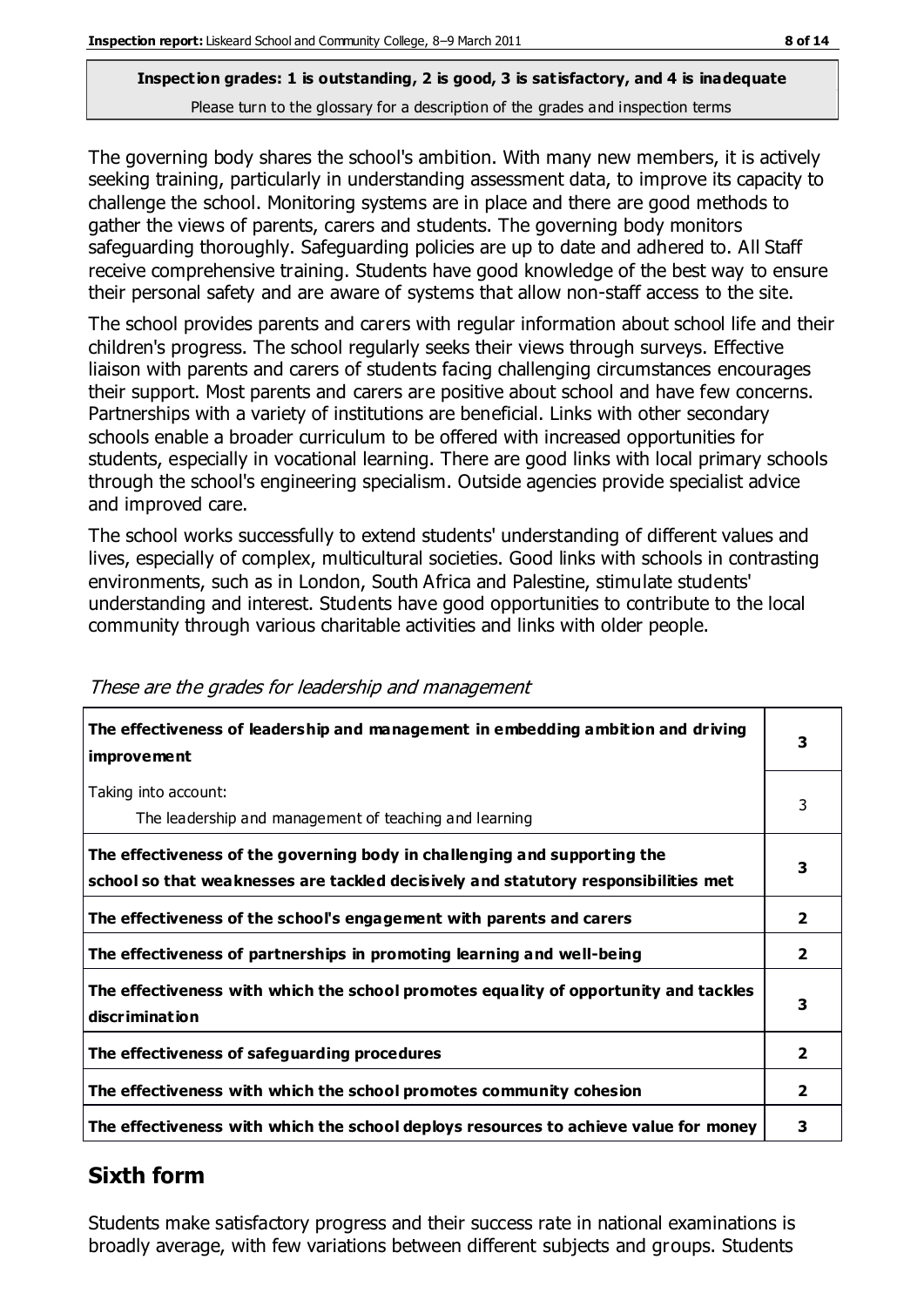develop sensible, mature attitudes to their studies and many make active contributions to school and local community life. Attendance is broadly average.

Students are well supported by staff and warm relationships are positive inducements to progress. In the best lessons observed, such as a Year 12 business studies class, a mixture of well-planned activities skilfully supported by the teacher led to good progress. Better teaching is leading to improved attainment. Effective care and guidance, particularly with the university admissions process, help students to prepare well for the future. The curriculum meets the needs of most and prepares them well for the next phase in their lives. There is a good range of enrichment opportunities.

Leaders know the strengths of the sixth form and what requires improvement. Regular monitoring uses various data sources to track progress and identify concerns. Development plans correctly focus on raising attainment and there is recent evidence of an upturn in students' progress. There is good engagement with parents and carers and the sixth form provides a safe environment.

| Overall effectiveness of the sixth form                         |  |
|-----------------------------------------------------------------|--|
| Taking into account:<br>Outcomes for students in the sixth form |  |
| The quality of provision in the sixth form                      |  |
| Leadership and management of the sixth form                     |  |

These are the grades for the sixth form

# **Views of parents and carers**

The percentage of parents and carers who responded to the questionnaire was above the average for secondary schools. Most parents and carers are happy with their children's experience of school. However, small minorities of respondents are concerned with the way the school deals with unacceptable behaviour, the way it takes account of parents' and carers' suggestions and concerns and how the school promotes healthy lifestyles. Inspection evidence indicates that behaviour is dealt with satisfactorily and that procedures have improved, that the school regularly takes account of parent's and carers' views and that the promotion of students' health is good.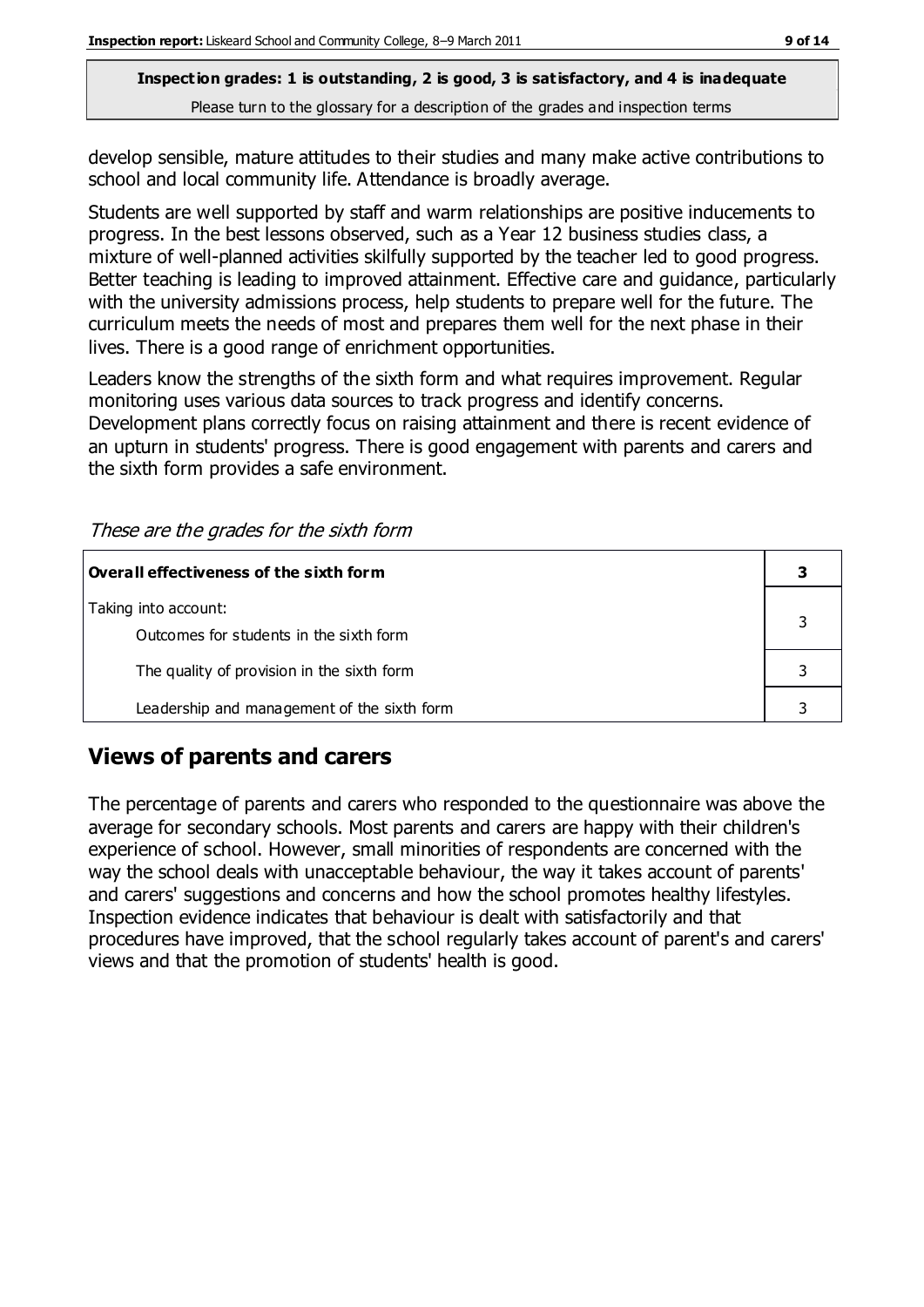#### **Responses from parents and carers to Ofsted's questionnaire**

Ofsted invited all the registered parents and carers of students registered at Liskeard School and Community College to complete a questionnaire about their views of the school.

In the questionnaire, parents and carers were asked to record how strongly they agreed with 13 statements about the school.

The inspection team received 480 completed questionnaires by the end of the on-site inspection. In total, there are 1173 students registered at the school.

| <b>Statements</b>                                                                                                                                                                                                                                       | <b>Strongly</b><br>agree |               | <b>Agree</b> |               | <b>Disagree</b> |               | <b>Strongly</b><br>disagree |                |
|---------------------------------------------------------------------------------------------------------------------------------------------------------------------------------------------------------------------------------------------------------|--------------------------|---------------|--------------|---------------|-----------------|---------------|-----------------------------|----------------|
|                                                                                                                                                                                                                                                         | <b>Total</b>             | $\frac{1}{2}$ | <b>Total</b> | $\frac{0}{0}$ | <b>Total</b>    | $\frac{1}{2}$ | <b>Total</b>                | $\frac{0}{0}$  |
| My child enjoys school                                                                                                                                                                                                                                  | 91                       | 19            | 306          | 64            | 66              | 14            | 15                          | 3              |
| The school keeps my child<br>safe                                                                                                                                                                                                                       | 105                      | 22            | 337          | 70            | 28              | 6             | 6                           | $\mathbf{1}$   |
| My school informs me about<br>my child's progress                                                                                                                                                                                                       | 109                      | 23            | 317          | 66            | 45              | 9             | 3                           | $\mathbf{1}$   |
| My child is making enough<br>progress at this school                                                                                                                                                                                                    | 95                       | 20            | 311          | 65            | 53              | 11            | 11                          | $\overline{2}$ |
| The teaching is good at this<br>school                                                                                                                                                                                                                  | 59                       | 12            | 343          | 71            | 51              | 11            | 4                           | $\mathbf{1}$   |
| The school helps me to<br>support my child's learning                                                                                                                                                                                                   | 61                       | 13            | 318          | 66            | 71              | 15            | 11                          | $\overline{2}$ |
| The school helps my child to<br>have a healthy lifestyle                                                                                                                                                                                                | 50                       | 10            | 303          | 63            | 96              | 20            | 10                          | $\overline{2}$ |
| The school makes sure that<br>my child is well prepared for<br>the future (for example<br>changing year group,<br>changing school, and for<br>children who are finishing<br>school, entering further or<br>higher education, or entering<br>employment) | 77                       | 16            | 310          | 65            | 38              | 8             | 8                           | $\overline{2}$ |
| The school meets my child's<br>particular needs                                                                                                                                                                                                         | 65                       | 13            | 329          | 70            | 48              | 10            | 12                          | 3              |
| The school deals effectively<br>with unacceptable behaviour                                                                                                                                                                                             | 67                       | 14            | 276          | 58            | 95              | 20            | 22                          | 5              |
| The school takes account of<br>my suggestions and concerns                                                                                                                                                                                              | 54                       | 11            | 295          | 62            | 81              | 17            | 19                          | 4              |
| The school is led and<br>managed effectively                                                                                                                                                                                                            | 67                       | 14            | 337          | 70            | 36              | 8             | 13                          | 3              |
| Overall, I am happy with my<br>child's experience at this<br>school                                                                                                                                                                                     | 93                       | 19            | 313          | 65            | 52              | 11            | 12                          | 3              |

The table above summarises the responses that parents and carers made to each statement. The percentages indicate the proportion of parents and carers giving that response out of the total number of completed questionnaires. Where one or more parents and carers chose not to answer a particular question, the percentages will not add up to 100%.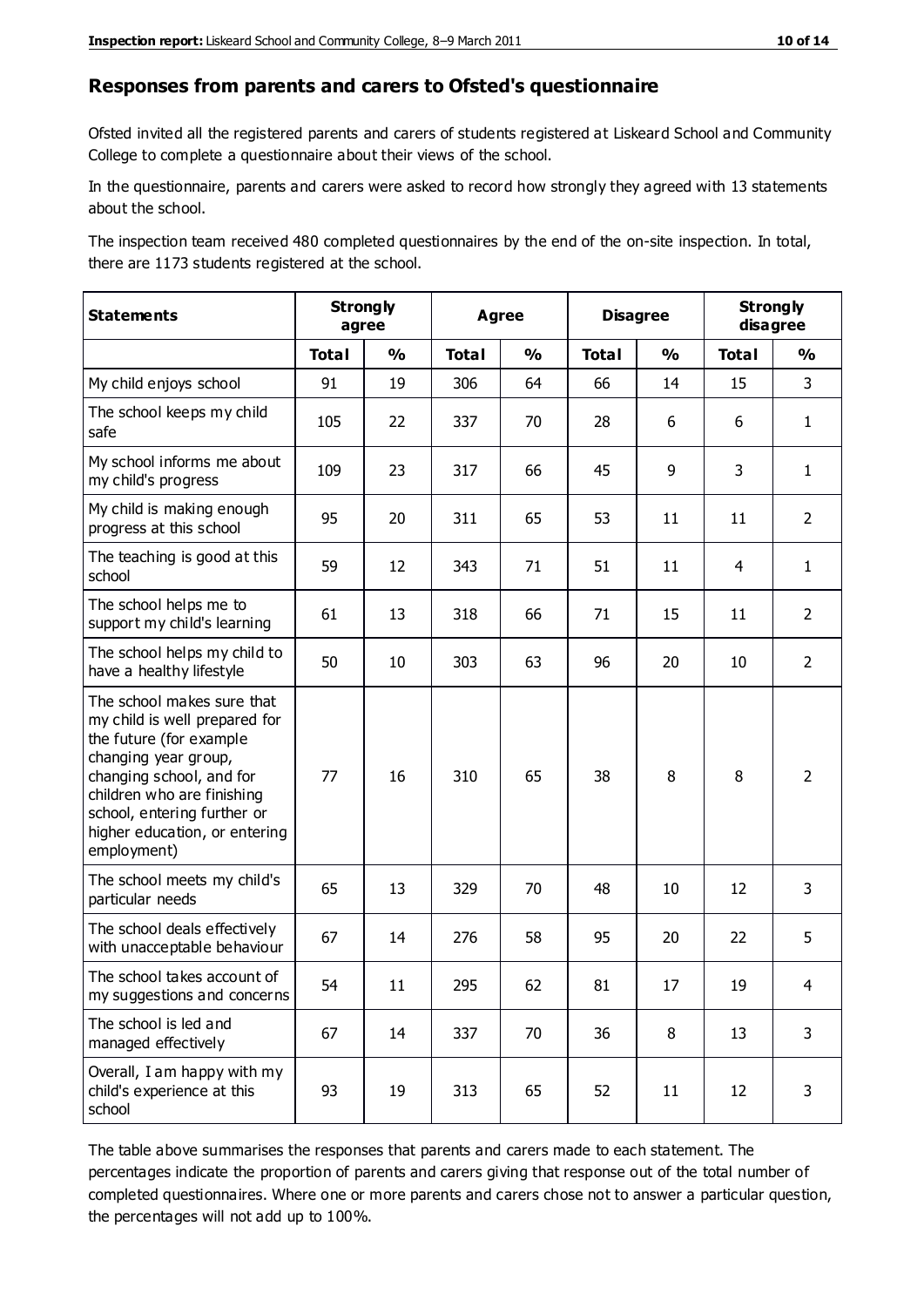# **Glossary**

| Grade   | <b>Judgement</b> | <b>Description</b>                                                                                                                                                                                                            |
|---------|------------------|-------------------------------------------------------------------------------------------------------------------------------------------------------------------------------------------------------------------------------|
| Grade 1 | Outstanding      | These features are highly effective. An outstanding school<br>provides exceptionally well for all its pupils' needs.                                                                                                          |
| Grade 2 | Good             | These are very positive features of a school. A school that<br>is good is serving its pupils well.                                                                                                                            |
| Grade 3 | Satisfactory     | These features are of reasonable quality. A satisfactory<br>school is providing adequately for its pupils.                                                                                                                    |
| Grade 4 | Inadequate       | These features are not of an acceptable standard. An<br>inadequate school needs to make significant improvement<br>in order to meet the needs of its pupils. Ofsted inspectors<br>will make further visits until it improves. |

# **What inspection judgements mean**

# **Overall effectiveness of schools**

|                       | Overall effectiveness judgement (percentage of schools) |      |                     |                   |
|-----------------------|---------------------------------------------------------|------|---------------------|-------------------|
| <b>Type of school</b> | <b>Outstanding</b>                                      | Good | <b>Satisfactory</b> | <b>Inadequate</b> |
| Nursery schools       | 59                                                      | 35   | 3                   | 3                 |
| Primary schools       | 9                                                       | 44   | 39                  | 7                 |
| Secondary schools     | 13                                                      | 36   | 41                  | 11                |
| Sixth forms           | 15                                                      | 39   | 43                  | 3                 |
| Special schools       | 35                                                      | 43   | 17                  | 5                 |
| Pupil referral units  | 21                                                      | 42   | 29                  | 9                 |
| All schools           | 13                                                      | 43   | 37                  | 8                 |

New school inspection arrangements were introduced on 1 September 2009. This means that inspectors now make some additional judgements that were not made previously.

The data in the table above are for the period 1 September 2009 to 31 August 2010 and are consistent with the latest published official statistics about maintained school inspection outcomes (see **[www.ofsted.gov.uk](http://www.ofsted.gov.uk/)**).

The sample of schools inspected during 2009/10 was not representative of all schools nationally, as weaker schools are inspected more frequently than good or outstanding schools.

Percentages are rounded and do not always add exactly to 100.

Sixth form figures reflect the judgements made for the overall effectiveness of the sixth form in secondary schools, special schools and pupil referral units.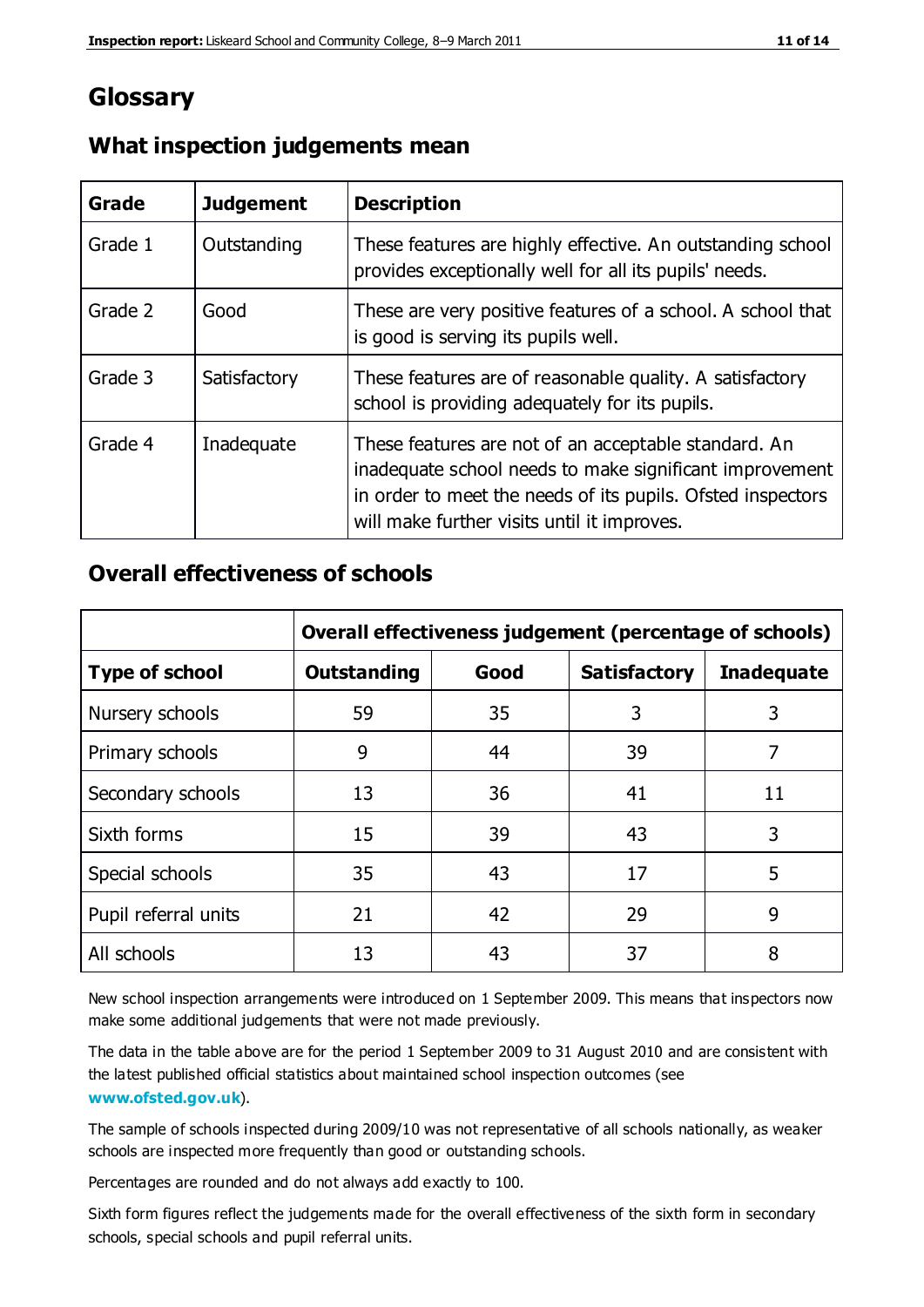# **Common terminology used by inspectors**

| Achievement:               | the progress and success of a pupil in their learning,<br>development or training.                                                                                                                                                          |
|----------------------------|---------------------------------------------------------------------------------------------------------------------------------------------------------------------------------------------------------------------------------------------|
| Attainment:                | the standard of the pupils' work shown by test and<br>examination results and in lessons.                                                                                                                                                   |
| Capacity to improve:       | the proven ability of the school to continue<br>improving. Inspectors base this judgement on what<br>the school has accomplished so far and on the quality<br>of its systems to maintain improvement.                                       |
| Leadership and management: | the contribution of all the staff with responsibilities,<br>not just the headteacher, to identifying priorities,<br>directing and motivating staff and running the school.                                                                  |
| Learning:                  | how well pupils acquire knowledge, develop their<br>understanding, learn and practise skills and are<br>developing their competence as learners.                                                                                            |
| Overall effectiveness:     | inspectors form a judgement on a school's overall<br>effectiveness based on the findings from their<br>inspection of the school. The following judgements,<br>in particular, influence what the overall effectiveness<br>judgement will be. |
|                            | The school's capacity for sustained<br>improvement.                                                                                                                                                                                         |
|                            | Outcomes for individuals and groups of pupils.                                                                                                                                                                                              |
|                            | The quality of teaching.                                                                                                                                                                                                                    |
|                            | The extent to which the curriculum meets<br>pupils' needs, including, where relevant,<br>through partnerships.                                                                                                                              |
|                            | The effectiveness of care, guidance and<br>support.                                                                                                                                                                                         |
| Progress:                  | the rate at which pupils are learning in lessons and<br>over longer periods of time. It is often measured by<br>comparing the pupils' attainment at the end of a key                                                                        |

stage with their attainment when they started.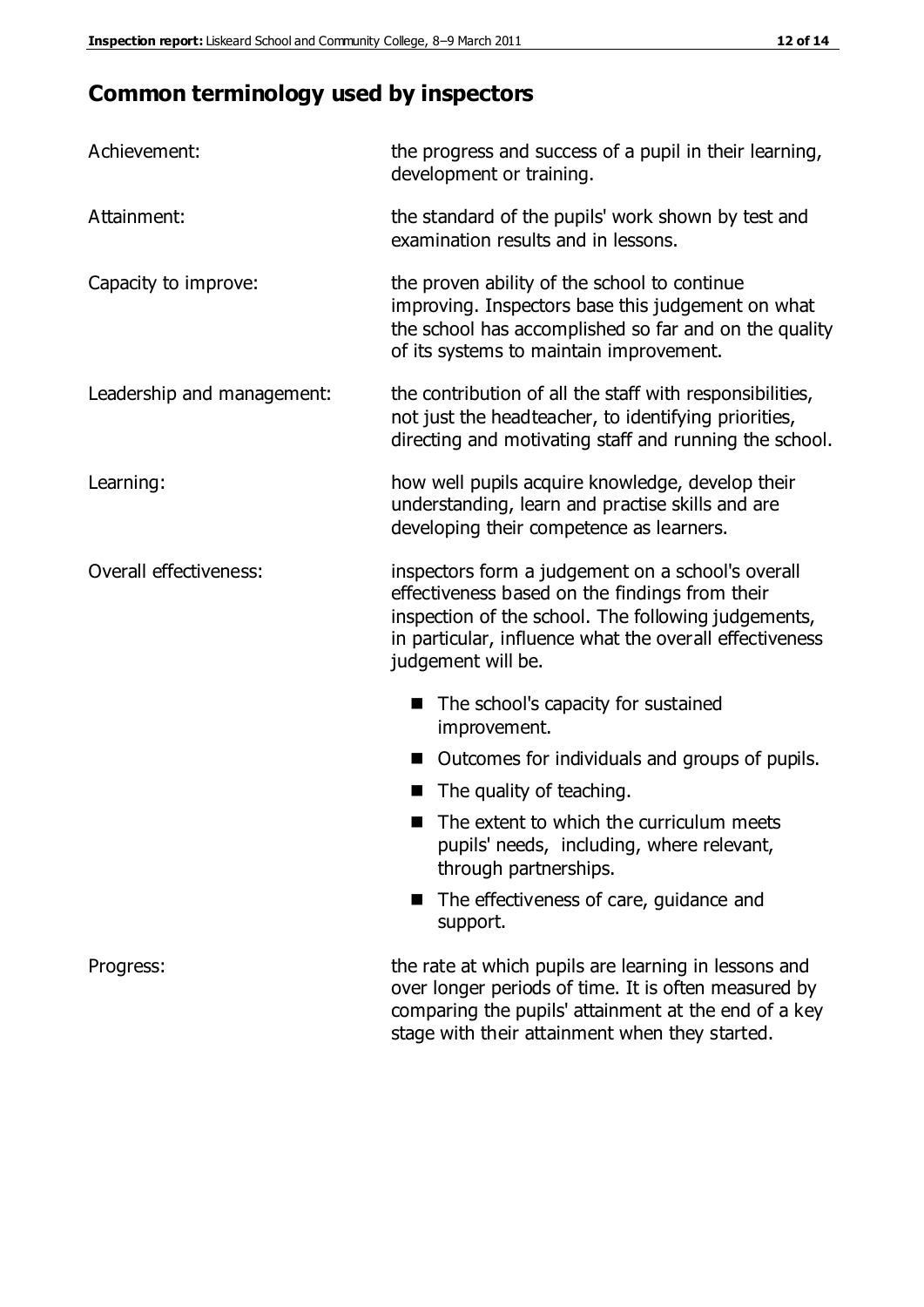## **This letter is provided for the school, parents and carers to share with their children. It describes Ofsted's main findings from the inspection of their school.**

10 March 2011

#### Dear Students

#### **Inspection of Liskeard School and Community College, Liskeard, PL14 3EA**

Thank you for your courteous welcome when the inspectors recently visited the school; it was a pleasure to meet you.

Liskeard School and Community College provides a satisfactory education. Attainment is low but there are signs that it is rapidly improving and leading to better progress in all subjects, including mathematics. You are well cared for and your personal development is mainly good, with strengths in your understanding of how to stay safe and healthy and in your involvement in the community. Behaviour is satisfactory but could be better in some lessons, particularly when your concentration fails.

Teaching is satisfactory and some is good, but too many lessons are too slow and do not engage you fully. Marking does not always provide you with useful information. The curriculum is good and provides a wide range of relevant and interesting courses.

The school's leadership has recently been strengthened and teachers are working hard to boost your progress. Partnerships with other schools both near and far help you to develop a fuller understanding of the wider world. To improve, inspectors have asked the school to focus on:

- ensuring teaching is checked up on with greater rigour, so that more lessons are good or better
- **If** improving teaching so that lessons are more active, have better pace and conclude with what has been learned
- marking your work more thoroughly to offer you clear advice on how to improve and reach your targets.

You can play your part by making sure you always behave well. Once again, thank you for all your help.

Yours sincerely

John Carnaghan

Lead Inspector